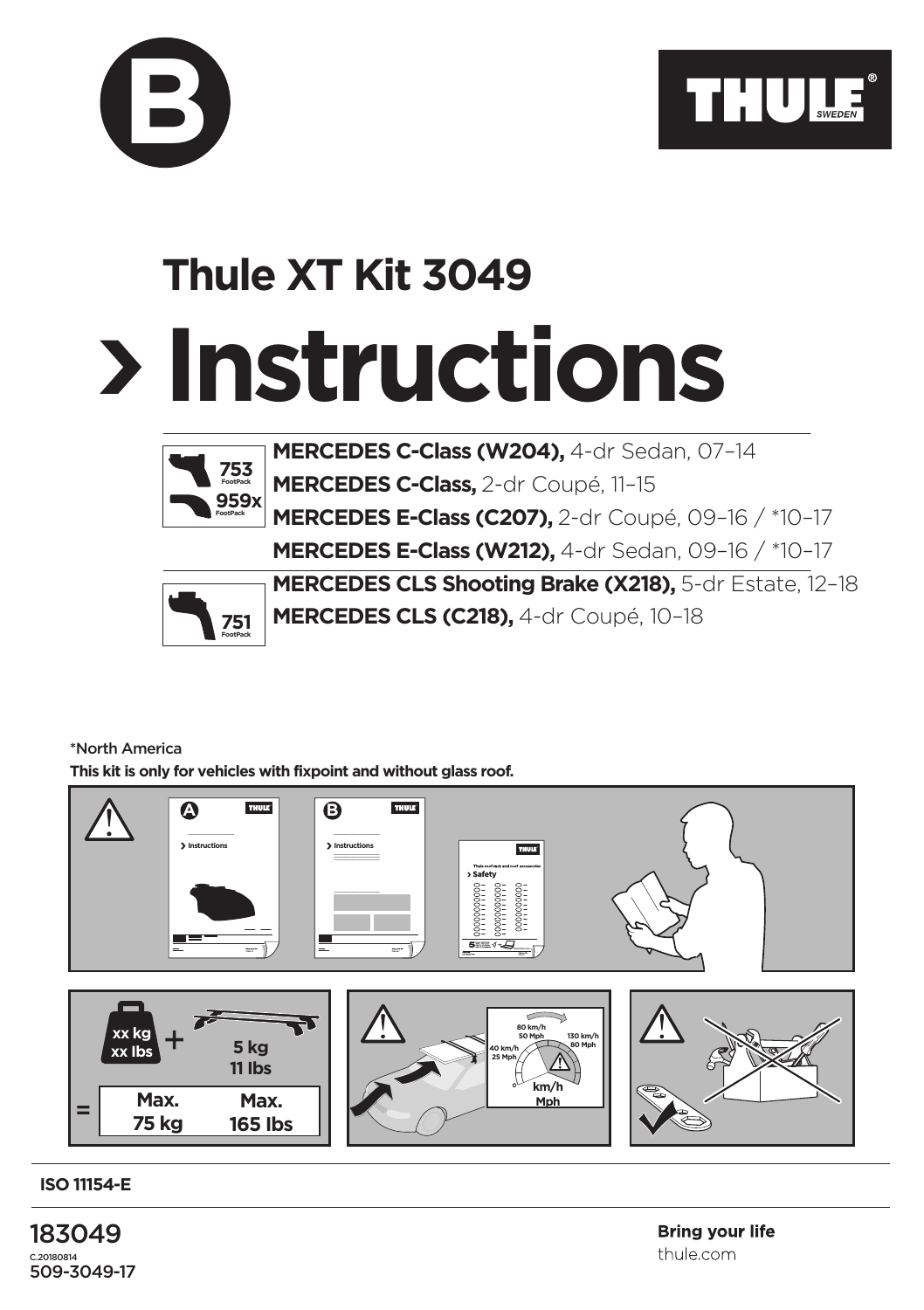

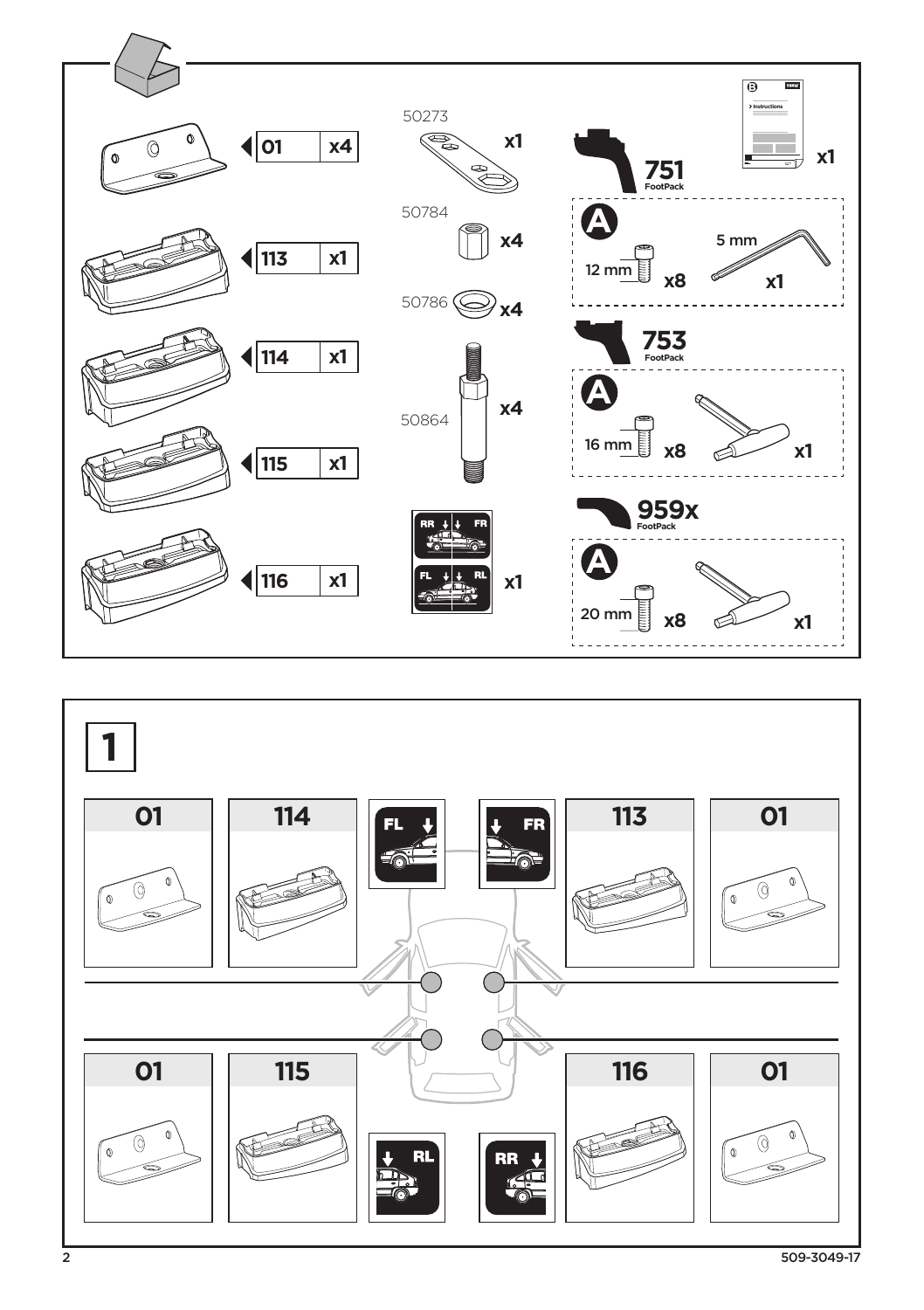



509-3049-17